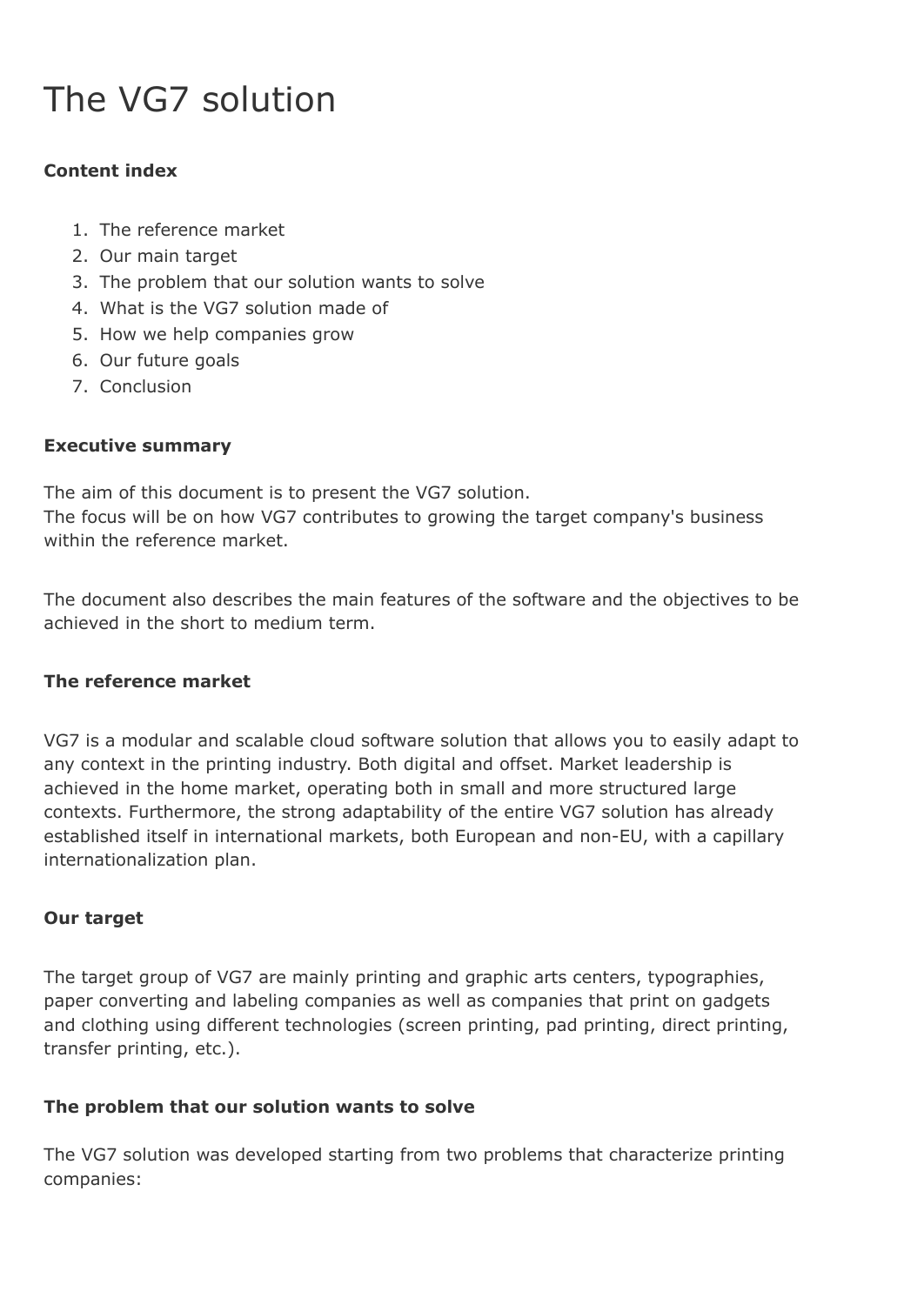- The **difficulty of realizing estimates** by optimizing all cost components at the same time, in order to offer the customer the most economical solution possible.
- the **likelihood of introducing errors** in the composition of the estimate, if it is created by non-technical personnel.

Starting from these two necessities, the software has been developed to **ensure maximum control** in the creation of sales offers, with the possibility that they can also be created by less experienced personnel.

In addition, the management system, having a powerful calculation engine, allows you to keep each cost component under control and provide the calculator with all the data to make the most suitable choice for each estimate.

Over the years, **the VG7 solution has diversified**, including areas other than budgeting per se. In the next paragraph we describe the complete solution.

# **What is the VG7 solution made of**

The VG7 solution consists of a series of **modules** that collect specific functionalities and that are perfectly integrated with each other.

- **Print Configurator module,** a powerful calculation engine that creates and compares different technical-economic solutions for the same print estimate, in order to find the best one;
- **E-commerce module,** the purpose of which is to equip the management system with one or more storefronts for online sales;
- **Visual editor module,** developed to allow the customer to independently create graphic files for products purchased on the storefront;
- **Preflight module,** designed to help technicians in verifying graphic files in the prepress phase;
- **Production routing module,** whose aim is to simplify the management of the production phases, the interaction with external suppliers and the warehouse;
- **Agents Module,** that allows you to create a sales network, with the ability to calculate and pay commissions;
- **Accounting Module,** that allows integration with external administration management tools**;**
- **Module 4.0,** whose purpose is to allow direct communication between software and machines, without human intervention**;**
- **● Import from supplier module,** which allows you to massively import products from an external supplier directly into the storefront**;**
- **Courier module,** developed for the centralized management of shipments, with the possibility of having shipment reports (borderau) and goods tracking in real time.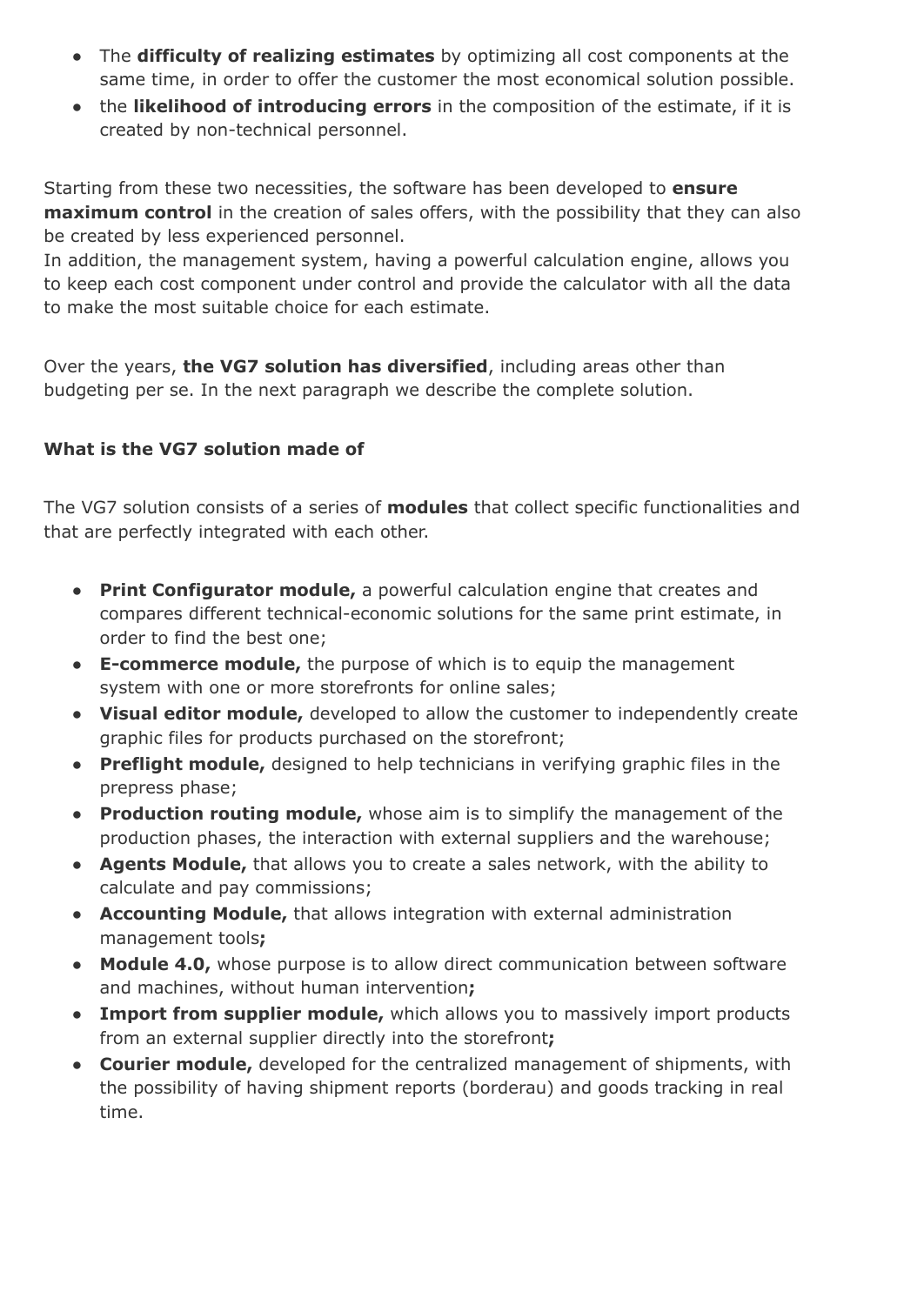To date, the VG7 solution **aims to optimize the workflow** by allowing technical staff to create print estimates in a simple and fast way, to coordinate business operations through advanced management and control systems for the work phases, monitor the warehouse and stocks and manage shipments, without the need of additional tools.

Each function is developed with the aim of **making the business workflow fluid**, optimizing production times and reducing the costs of conducting each work phase.

# **Our future goals**

VG7 is a **young company** that has made collaboration with its customers its strong point. Thanks to this joint work, many specific functions for the printing world have been created over the years.

Our next focus will be:

- to make what has been achieved so far even easier to use. One of the main goals will be a **restyling of the graphical interfaces** from UX/UI perspective;
- to develop increasingly **detailed analysis and reporting tools**, to help companies operate in a clear context and make the most suitable choices for their business;
- to allow the **creation of partnerships between our client companies**. By sharing product catalogs, it will be easier and easier to diversify the offer in your storefront and beyond.

#### **Conclusion**

The VG7 solution offers a package of tools that are indispensable for those working in the world of print and graphics. It is a **complete software** that aims to streamline every aspect of the business flow, from quoting to shipping the product.

It is a software born from the needs of printers, developed with their valuable contribution, taking steps towards an **increasingly automated future**, perfectly **integrating with pre-existing business systems**.

#### **Glossary**

- *Storefront*: literally showcase. Storefront is defined as any e-commerce site linked to the VG7 management system that allows the sale of products online.
- **Borderau:** literally receipt, note, list. Borderau is defined as the report that is printed and given to the courier when he collects the goods from the company, containing the characteristics of all packaging that needs to be shipped that day.